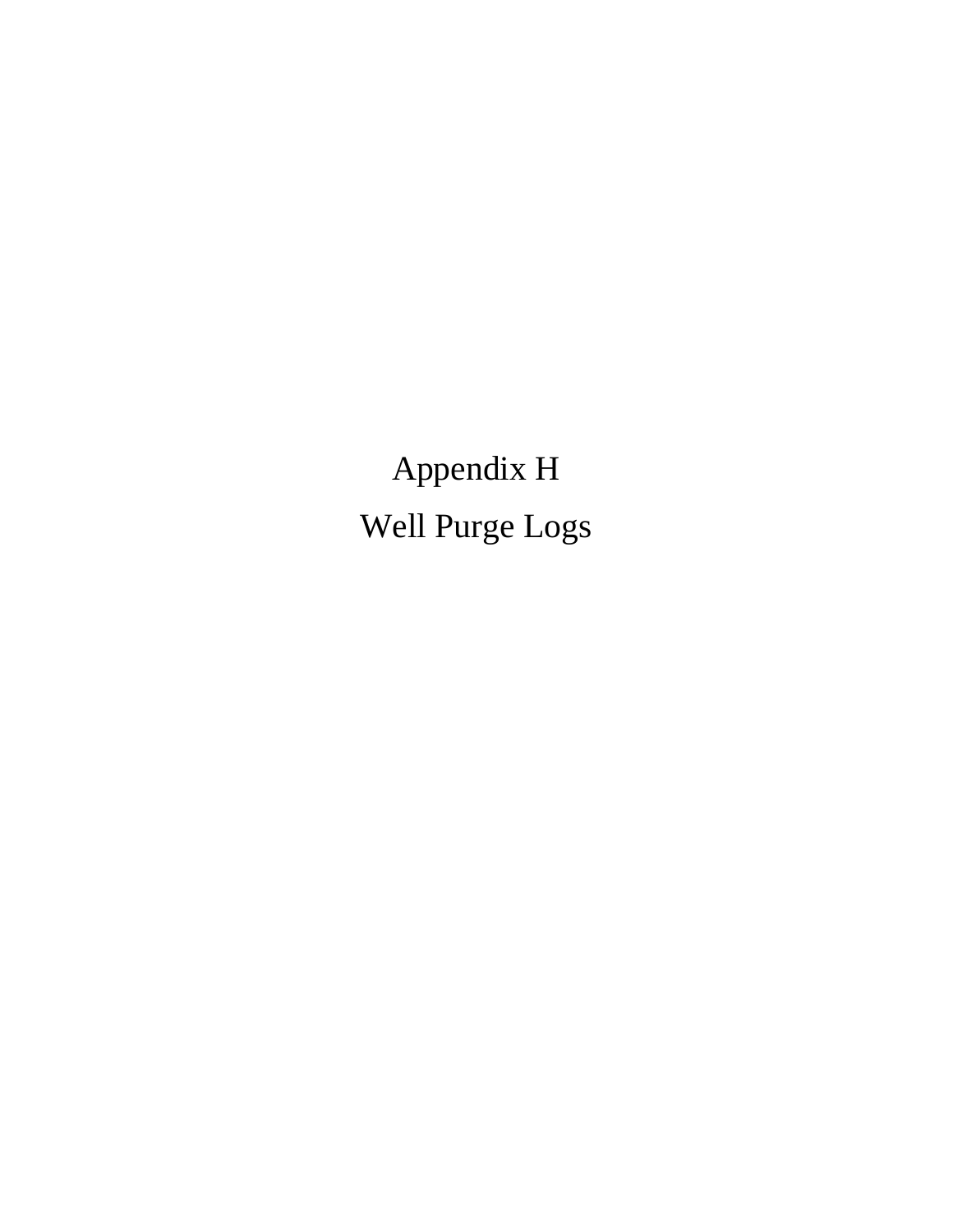| Project:                        | NFSS - BOP Investigation                                                                  | Site:                                   | <b>NFSS</b>                | Well I.D.:                                | MW949                    |  |  |  |  |  |
|---------------------------------|-------------------------------------------------------------------------------------------|-----------------------------------------|----------------------------|-------------------------------------------|--------------------------|--|--|--|--|--|
| Date:                           | Sampling Personnel:<br>12/6/2012                                                          |                                         |                            | Company:                                  | <b>URS Corporation</b>   |  |  |  |  |  |
| Purging/<br>Sampling<br>Device: | Geopump 2 Peristaltic                                                                     |                                         | Tubing Type: LDPE/Silicone | Pump/Tubing<br>Inlet<br>Location:         | Screen midpoint          |  |  |  |  |  |
| Point:                          | Measuring Below Top of Initial Depth<br>to Water:<br>12.90<br>Riser                       | Depth to<br>Well Bottom: 43.96          | Well<br>Diameter:          | 2"                                        | Screen<br>10'<br>Length: |  |  |  |  |  |
| Casing<br>Type:                 | <b>PVC</b>                                                                                | Volume in 1<br>Well Casing<br>(liters): | 19.16                      | Estimated<br>Purge<br>Volume<br>(liters): | 14.00                    |  |  |  |  |  |
| Sample ID:                      | MW949GW0001-0071                                                                          | Sample<br>Time:                         | 1215                       | QA/QC:                                    | <b>Field Duplicate</b>   |  |  |  |  |  |
|                                 | Sample Parameters: VOCs, Total U, Alk/TDS/Anions, Ra-226, Tal Metals, Iso U/Iso Th/Ra-228 |                                         |                            |                                           |                          |  |  |  |  |  |

Also collected a filtered bottle set. Filtered Sample ID - MW949GW0001F-0071

#### **PURGE PARAMETERS**

| <b>TIME</b> | рH   | TEMP (°C) | COND.<br>(mS/cm) | DISS. $O2$<br>(mg/l) | TURB.<br>(NTU) | ORP (mV)    | <b>IFLOW RATE</b><br>(ml/min.) | <b>DEPTH TO</b><br><b>WATER</b><br>(btor) |
|-------------|------|-----------|------------------|----------------------|----------------|-------------|--------------------------------|-------------------------------------------|
| 1120        | 9.95 | 10.24     | 2.220            | 1.78                 | 19.3           | 152.6       | 300                            | 12.90                                     |
| 1125        | 9.96 | 10.26     | 2.239            | 1.19                 | 19.7           | 149.9       | 300                            | 15.98                                     |
| 1130        | 9.90 | 10.38     | 2.247            | 0.93                 | 16.1           | 135.2       | 300                            | 17.37                                     |
| 1135        | 9.55 | 10.35     | 2.265            | 0.73                 | 15.8           | 141.9       | 300                            | 18.05                                     |
| 1140        | 9.47 | 10.40     | 2.273            | 0.63                 | 7.9            | 142.2       | 300                            | 18.80                                     |
| 1145        | 9.24 | 10.49     | 2.295            | 0.59                 | 7.1            | 142.5       | 300                            | 19.10                                     |
| 1150        | 9.12 | 10.49     | 2.306            | 0.44                 | 5.9            | 139.5       | 300                            | 19.85                                     |
| 1155        | 9.01 | 10.77     | 2.332            | 0.42                 | 4.9            | 134.4       | 250                            | 20.00                                     |
| 1200        | 8.93 | 10.32     | 2.330            | 0.37                 | 4.1            | 133.4       | 250                            | 20.20                                     |
| 1205        | 8.84 | 10.16     | 2.336            | 0.31                 | 4.7            | 129.0       | 250                            | 20.40                                     |
| 1210        | 8.82 | 10.25     | 2.341            | 0.31                 | 4.5            | 126.2       | 250                            | 20.61                                     |
| 1215        | 8.82 | 10.13     | 2.340            | 0.33                 | 3.5            | 119.4       | 250                            | 20.80                                     |
|             |      |           |                  |                      |                |             |                                |                                           |
|             |      |           |                  |                      |                |             |                                |                                           |
|             |      |           |                  |                      |                |             |                                |                                           |
|             |      |           |                  |                      |                |             |                                |                                           |
|             |      |           |                  |                      |                |             |                                |                                           |
|             |      |           |                  |                      |                |             |                                |                                           |
|             |      |           |                  |                      |                |             |                                |                                           |
|             |      |           |                  |                      |                |             |                                |                                           |
|             |      |           |                  |                      |                |             |                                |                                           |
| Tolerance:  | 0.1  | ---       | 3%               | 10%                  | 10%            | $+$ or - 10 | ---                            |                                           |

Information: WATER VOLUMES--0.75 inch diameter well = 87 ml/ft; 1 inch diameter well = 154 ml/ft; 2 inch diameter well = 617 ml/ft;

4 inch diameter well = 2470 ml/ft (vol<sub>cyl</sub> =  $\pi r^2 h$ )

**Remarks:** 

Unfiltered Field Duplicate Sample ID - MW949GW0001D-9016 Filtered Field Duplicate Sample ID - MW949GW0001DF-9016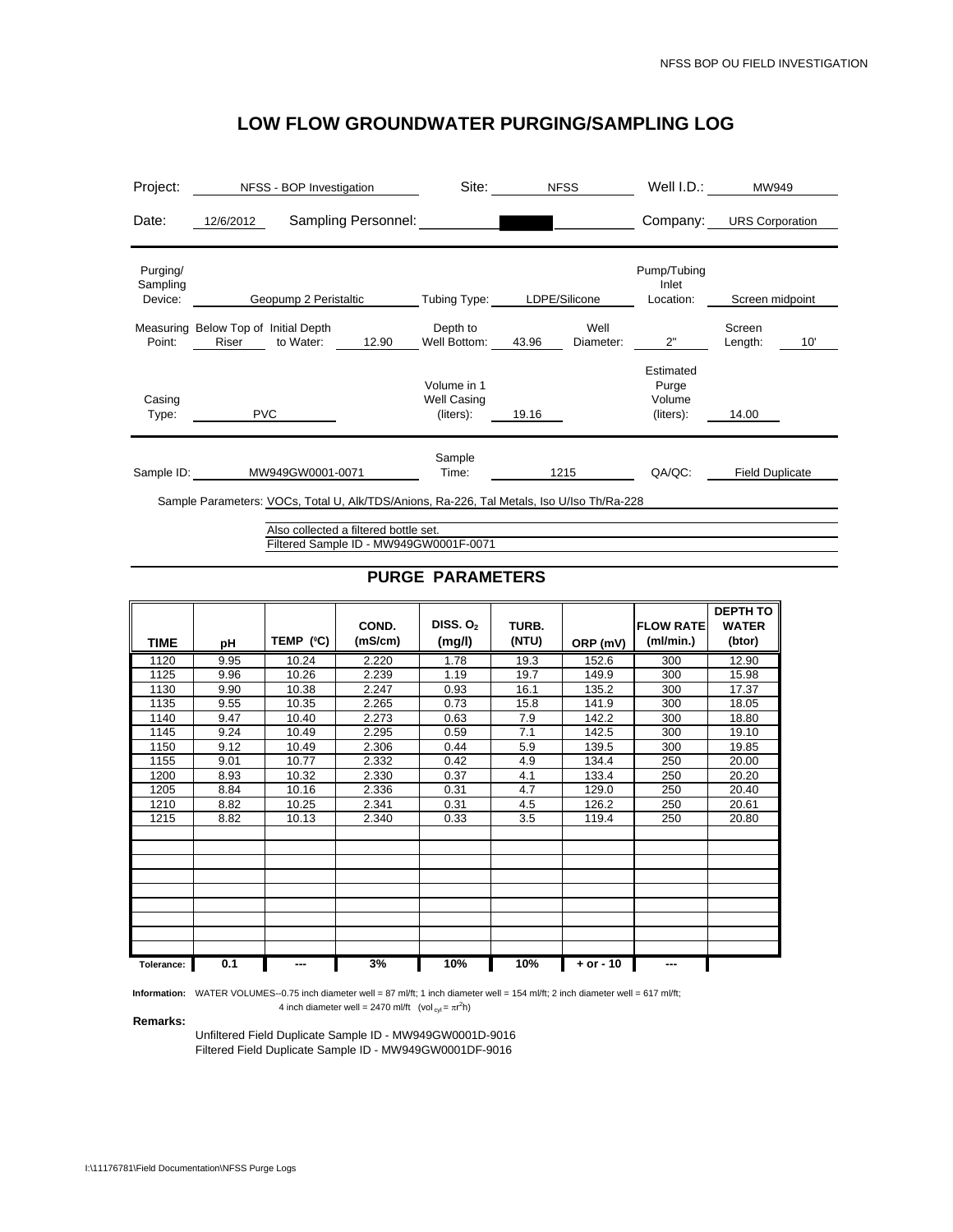| Project:                        | NFSS - BOP Investigation                                                                                                     |                       |                     | Site:                                          | <b>NFSS</b> |                   | Well I.D.:                                | MW950             |    |  |
|---------------------------------|------------------------------------------------------------------------------------------------------------------------------|-----------------------|---------------------|------------------------------------------------|-------------|-------------------|-------------------------------------------|-------------------|----|--|
| Date:                           | 12/10/2012                                                                                                                   |                       | Sampling Personnel: |                                                |             |                   | Company: URS Corporation                  |                   |    |  |
| Purging/<br>Sampling<br>Device: |                                                                                                                              | Geopump 2 Peristaltic |                     | Tubing Type:                                   |             | LDPE/Silicone     | Pump/Tubing<br>Inlet<br>Location:         | ~8' Above Bottom  |    |  |
| Point:                          | Measuring Below Top of Initial Depth<br>Riser                                                                                | to Water:             | 4.60                | Depth to<br>Well Bottom:                       | 23.18       | Well<br>Diameter: | 2"                                        | Screen<br>Length: | 5' |  |
| Casing<br>Type:                 |                                                                                                                              | <b>PVC</b>            |                     | Volume in 1<br><b>Well Casing</b><br>(liters): | 11.46       |                   | Estimated<br>Purge<br>Volume<br>(liters): | 6.95              |    |  |
| Sample ID:                      | MW950GW0001-0075                                                                                                             |                       | Sample<br>Time:     | 1404                                           |             | QA/QC:            |                                           |                   |    |  |
|                                 | Sample Parameters: Total U, Alk/TDS/Anions, Ra-226, Tal Metals, Iso U/Iso Th/Ra-228<br>Also collected a filtered bottle set. |                       |                     |                                                |             |                   |                                           |                   |    |  |
|                                 |                                                                                                                              |                       |                     | Filtered Sample ID - MW950GW0001F-0075         |             |                   |                                           |                   |    |  |

#### **PURGE PARAMETERS**

| <b>TIME</b> | рH   | TEMP (°C) | COND.<br>(mS/cm) | DISS. $O2$<br>(mg/l) | TURB.<br>(NTU) | ORP (mV)    | <b>FLOW RATE</b><br>(ml/min.) | <b>DEPTH TO</b><br><b>WATER</b><br>(btor) |
|-------------|------|-----------|------------------|----------------------|----------------|-------------|-------------------------------|-------------------------------------------|
| 1314        | 7.12 | 11.60     | 2.296            | 5.55                 | 5.9            | 176.4       | 290                           | 4.60                                      |
| 1319        | 7.07 | 11.50     | 2.313            | 4.81                 | 4.4            | 181.2       | 160                           | 6.67                                      |
| 1324        | 7.08 | 11.21     | 2.301            | 4.60                 | 2.7            | 182.7       | 190                           | 7.31                                      |
| 1329        | 7.06 | 11.06     | 2.301            | 4.41                 | 1.9            | 183.7       | 190                           | 7.73                                      |
| 1334        | 7.07 | 10.84     | 2.298            | 4.38                 | 2.2            | 183.8       | 125                           | 7.88                                      |
| 1339        | 7.06 | 10.77     | 2.295            | 4.06                 | 1.9            | 184.8       | 125                           | 8.03                                      |
| 1344        | 7.05 | 10.67     | 2.297            | 3.92                 | 1.8            | 184.7       | 125                           | 8.13                                      |
| 1349        | 7.05 | 10.60     | 2.299            | 3.77                 | 1.4            | 184.6       | 125                           | 8.19                                      |
| 1354        | 7.05 | 10.87     | 2.325            | 3.56                 | 1.5            | 185.6       | 125                           | 8.35                                      |
| 1359        | 7.05 | 10.86     | 2.337            | 3.58                 | 1.6            | 186.2       | 125                           | 8.46                                      |
| 1404        | 7.02 | 10.90     | 2.351            | 3.55                 | 1.5            | 188.1       | 125                           | 8.58                                      |
|             |      |           |                  |                      |                |             |                               |                                           |
|             |      |           |                  |                      |                |             |                               |                                           |
|             |      |           |                  |                      |                |             |                               |                                           |
|             |      |           |                  |                      |                |             |                               |                                           |
|             |      |           |                  |                      |                |             |                               |                                           |
|             |      |           |                  |                      |                |             |                               |                                           |
|             |      |           |                  |                      |                |             |                               |                                           |
|             |      |           |                  |                      |                |             |                               |                                           |
|             |      |           |                  |                      |                |             |                               |                                           |
| Tolerance:  | 0.1  | ---       | 3%               | 10%                  | 10%            | $+ or - 10$ | ---                           |                                           |

Information: WATER VOLUMES--0.75 inch diameter well = 87 ml/ft; 1 inch diameter well = 154 ml/ft; 2 inch diameter well = 617 ml/ft;

**Remarks:**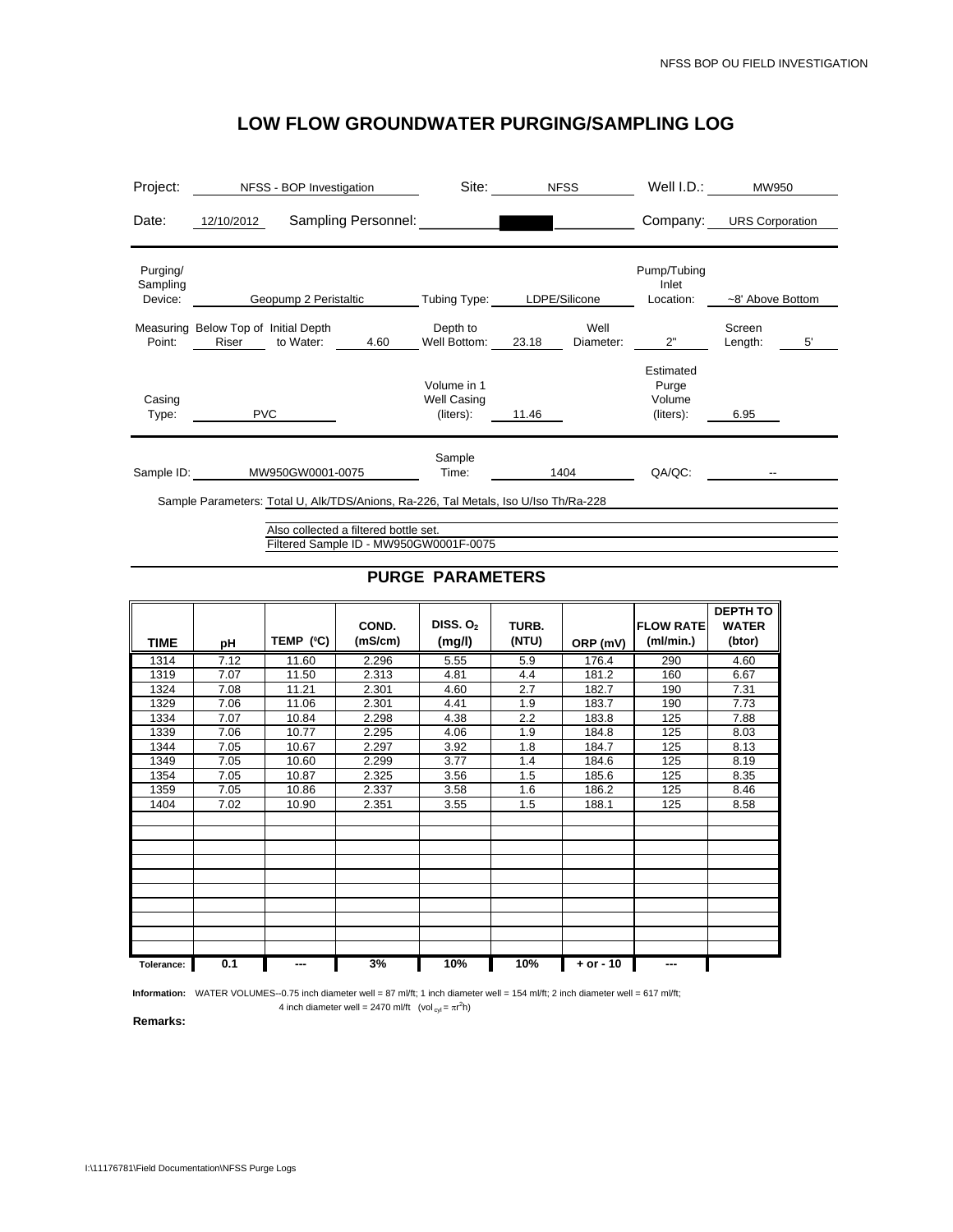| Project:                        | NFSS - BOP Investigation                                                                                                     | Site:                                          |       | <b>NFSS</b>       | Well I.D.:                                | MW951                  |     |
|---------------------------------|------------------------------------------------------------------------------------------------------------------------------|------------------------------------------------|-------|-------------------|-------------------------------------------|------------------------|-----|
| Date:                           | Sampling Personnel:<br>12/7/2012                                                                                             |                                                |       |                   | Company:                                  | <b>URS Corporation</b> |     |
| Purging/<br>Sampling<br>Device: | Geopump 2 Peristaltic                                                                                                        | Tubing Type:                                   |       | LDPE/Silicone     | Pump/Tubing<br>Inlet<br>Location:         | ~8' Above Bottom       |     |
| Point:                          | Measuring Below Top of Initial Depth<br>to Water:<br>6.50<br>Riser                                                           | Depth to<br>Well Bottom:                       | 23.31 | Well<br>Diameter: | 2"                                        | Screen<br>Length:      | 10' |
| Casing<br>Type:                 | <b>PVC</b>                                                                                                                   | Volume in 1<br><b>Well Casing</b><br>(liters): | 10.37 |                   | Estimated<br>Purge<br>Volume<br>(liters): | 44.55                  |     |
| Sample ID:                      | MW951GW0002-0072                                                                                                             | Sample<br>Time:                                |       | 1055              | QA/QC:                                    | MS/MSD                 |     |
|                                 | Sample Parameters: Total U, Alk/TDS/Anions, Ra-226, Tal Metals, Iso U/Iso Th/Ra-228<br>Also collected a filtered bottle set. |                                                |       |                   |                                           |                        |     |

Filtered Sample ID - MW951GW0001F-0072

#### **PURGE PARAMETERS**

| <b>TIME</b> | рH   | TEMP (°C) | COND.<br>(mS/cm) | DISS. $O2$<br>(mg/l) | TURB.<br>(NTU) | ORP (mV)    | <b>FLOW RATE</b><br>(ml/min.) | <b>DEPTH TO</b><br><b>WATER</b><br>(btor) |
|-------------|------|-----------|------------------|----------------------|----------------|-------------|-------------------------------|-------------------------------------------|
| 1000        | 6.64 | 13.07     | 1.840            | 0.86                 | 1.6            | 81.3        | 810                           | 6.50                                      |
| 1005        | 6.50 | 13.08     | 1.819            | 0.60                 | 1.3            | 51.5        | 810                           | 8.20                                      |
| 1010        | 6.57 | 13.08     | 1.823            | 0.61                 | 0.8            | 40.1        | 810                           | 8.26                                      |
| 1015        | 6.59 | 12.78     | 1.696            | 0.61                 | 1.2            | 32.3        | 810                           | 8.28                                      |
| 1020        | 6.61 | 12.68     | 1.637            | 0.57                 | 0.6            | 18.6        | 810                           | 8.30                                      |
| 1025        | 6.64 | 12.60     | 1.557            | 0.56                 | 0.9            | 20.5        | 810                           | 8.27                                      |
| 1030        | 6.67 | 12.60     | 1.508            | 0.53                 | 0.7            | 24.5        | 810                           | 8.26                                      |
| 1035        | 6.71 | 12.55     | 1.471            | 0.50                 | 0.6            | 24.4        | 810                           | 8.27                                      |
| 1040        | 6.78 | 12.54     | 1.447            | 0.51                 | 0.7            | 23.9        | 810                           | 8.26                                      |
| 1045        | 6.78 | 12.52     | 1.408            | 0.52                 | 0.6            | 24.8        | 810                           | 8.27                                      |
| 1050        | 6.79 | 12.47     | 1.395            | 0.48                 | 0.6            | 24.1        | 810                           | 8.26                                      |
| 1055        | 6.81 | 12.45     | 1.369            | 0.52                 | 0.6            | 26.1        | 810                           | 8.26                                      |
|             |      |           |                  |                      |                |             |                               |                                           |
|             |      |           |                  |                      |                |             |                               |                                           |
|             |      |           |                  |                      |                |             |                               |                                           |
|             |      |           |                  |                      |                |             |                               |                                           |
|             |      |           |                  |                      |                |             |                               |                                           |
|             |      |           |                  |                      |                |             |                               |                                           |
|             |      |           |                  |                      |                |             |                               |                                           |
|             |      |           |                  |                      |                |             |                               |                                           |
|             |      |           |                  |                      |                |             |                               |                                           |
| Tolerance:  | 0.1  | ---       | 3%               | 10%                  | 10%            | $+$ or - 10 | ---                           |                                           |

**Information:** WATER VOLUMES--0.75 inch diameter well = 87 ml/ft; 1 inch diameter well = 154 ml/ft; 2 inch diameter well = 617 ml/ft;

4 inch diameter well = 2470 ml/ft (vol<sub>cyl</sub> =  $\pi r^2 h$ )

**Remarks:** 

Unfiltered MS Sample ID - MW951GW0002MS-9017 Unfiltered MSD Sample ID - MW951GW0002MSD-9018 Filtered MS Sample ID - MW951GW0002MSF-9017 Filtered MSD Sample ID - MW951GW0002MSDF-9018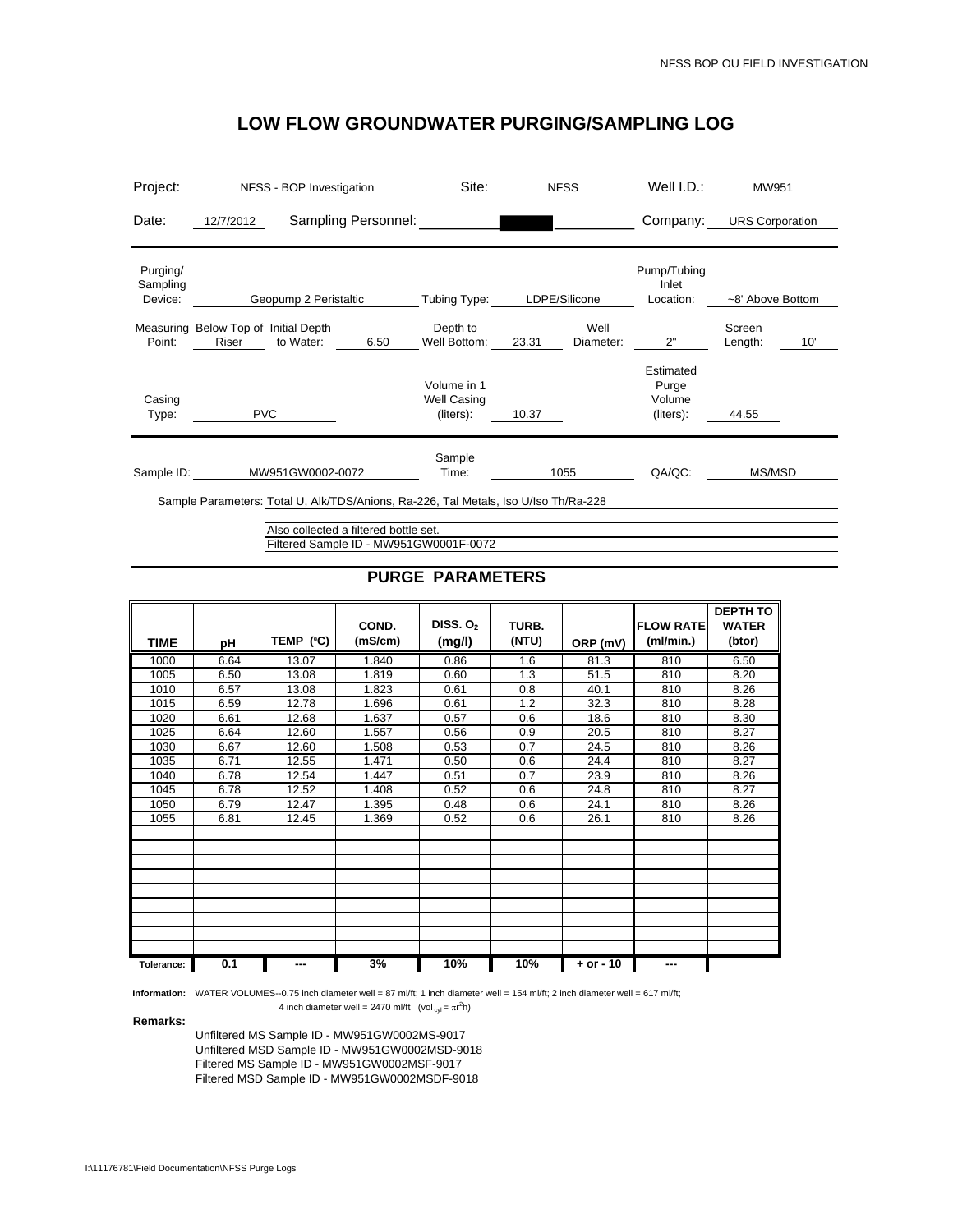| Project:                        | NFSS - BOP Investigation                                                                                                                           | Site:                                          | <b>NFSS</b>   |                   | Well I.D.:                                | MW953                  |    |  |  |  |
|---------------------------------|----------------------------------------------------------------------------------------------------------------------------------------------------|------------------------------------------------|---------------|-------------------|-------------------------------------------|------------------------|----|--|--|--|
| Date:                           | Sampling Personnel:<br>12/12/2012                                                                                                                  |                                                |               |                   | Company:                                  | <b>URS Corporation</b> |    |  |  |  |
| Purging/<br>Sampling<br>Device: | Geopump 2 Peristaltic                                                                                                                              | Tubing Type:                                   | LDPE/Silicone |                   | Pump/Tubing<br>Inlet<br>Location:         | Screen midpoint        |    |  |  |  |
| Point:                          | Measuring Below Top of Initial Depth<br>to Water:<br>5.51<br>Riser                                                                                 | Depth to<br>Well Bottom:                       | 12.98         | Well<br>Diameter: | 2"                                        | Screen<br>Length:      | 5' |  |  |  |
| Casing<br>Type:                 | <b>PVC</b>                                                                                                                                         | Volume in 1<br><b>Well Casing</b><br>(liters): | 4.61          |                   | Estimated<br>Purge<br>Volume<br>(liters): | 6.48                   |    |  |  |  |
| Sample ID:                      | MW953GW0001-0080                                                                                                                                   | Sample<br>Time:                                | 1227          |                   | QA/QC:                                    |                        |    |  |  |  |
|                                 | Sample Parameters: Total U, Alk/TDS/Anions, Ra-226, Tal Metals, Iso U/Iso Th/Ra-228<br>Also collected a filtered bottle set at 0925 on 12/13/2012. |                                                |               |                   |                                           |                        |    |  |  |  |

Filtered Sample ID - MW953GW0001F-0080

#### **PURGE PARAMETERS**

| <b>TIME</b> | рH   | TEMP (°C) | COND.<br>(mS/cm) | DISS. $O2$<br>(mg/l) | TURB.<br>(NTU) | ORP (mV)    | <b>FLOW RATE</b><br>(ml/min.) | <b>DEPTH TO</b><br><b>WATER</b><br>(btor) |
|-------------|------|-----------|------------------|----------------------|----------------|-------------|-------------------------------|-------------------------------------------|
| 1152        | 6.82 | 10.24     | 1.255            | 6.77                 | 7.3            | 219.1       | 275                           | 5.51                                      |
| 1157        | 7.02 | 10.06     | 1.258            | 5.34                 | 2.6            | 208.1       | 215                           | 6.95                                      |
| 1202        | 7.02 | 9.97      | 1.257            | 5.47                 | 3.4            | 206.6       | 215                           | 7.20                                      |
| 1207        | 7.07 | 9.98      | 1.259            | 5.47                 | 2.0            | 198.0       | 185                           | 7.76                                      |
| 1212        | 7.17 | 9.90      | 1.261            | 5.93                 | 2.4            | 194.3       | 185                           | 8.23                                      |
| 1217        | 7.13 | 9.76      | 1.262            | 6.16                 | 1.9            | 190.8       | 110                           | 8.61                                      |
| 1222        | 7.17 | 9.53      | 1.260            | 6.40                 | 1.7            | 189.7       | 110                           | 8.88                                      |
| 1227        | 7.12 | 9.47      | 1.260            | 6.23                 | 1.1            | 192.1       | 110                           | 9.21                                      |
|             |      |           |                  |                      |                |             |                               |                                           |
|             |      |           |                  |                      |                |             |                               |                                           |
|             |      |           |                  |                      |                |             |                               |                                           |
|             |      |           |                  |                      |                |             |                               |                                           |
|             |      |           |                  |                      |                |             |                               |                                           |
|             |      |           |                  |                      |                |             |                               |                                           |
|             |      |           |                  |                      |                |             |                               |                                           |
|             |      |           |                  |                      |                |             |                               |                                           |
|             |      |           |                  |                      |                |             |                               |                                           |
|             |      |           |                  |                      |                |             |                               |                                           |
|             |      |           |                  |                      |                |             |                               |                                           |
|             |      |           |                  |                      |                |             |                               |                                           |
|             |      |           |                  |                      |                |             |                               |                                           |
| Tolerance:  | 0.1  | ---       | 3%               | 10%                  | 10%            | $+ or - 10$ | ---                           |                                           |

**Information:** WATER VOLUMES--0.75 inch diameter well = 87 ml/ft; 1 inch diameter well = 154 ml/ft; 2 inch diameter well = 617 ml/ft;

4 inch diameter well = 2470 ml/ft (vol<sub>cyl</sub> =  $\pi r^2 h$ )

**Remarks:** 

12/12/2012 - Begin filling unfiltered and filtered bottle sets.

12/13/2012 - DTW = 8.32 at 0902. Finish filling bottle sets.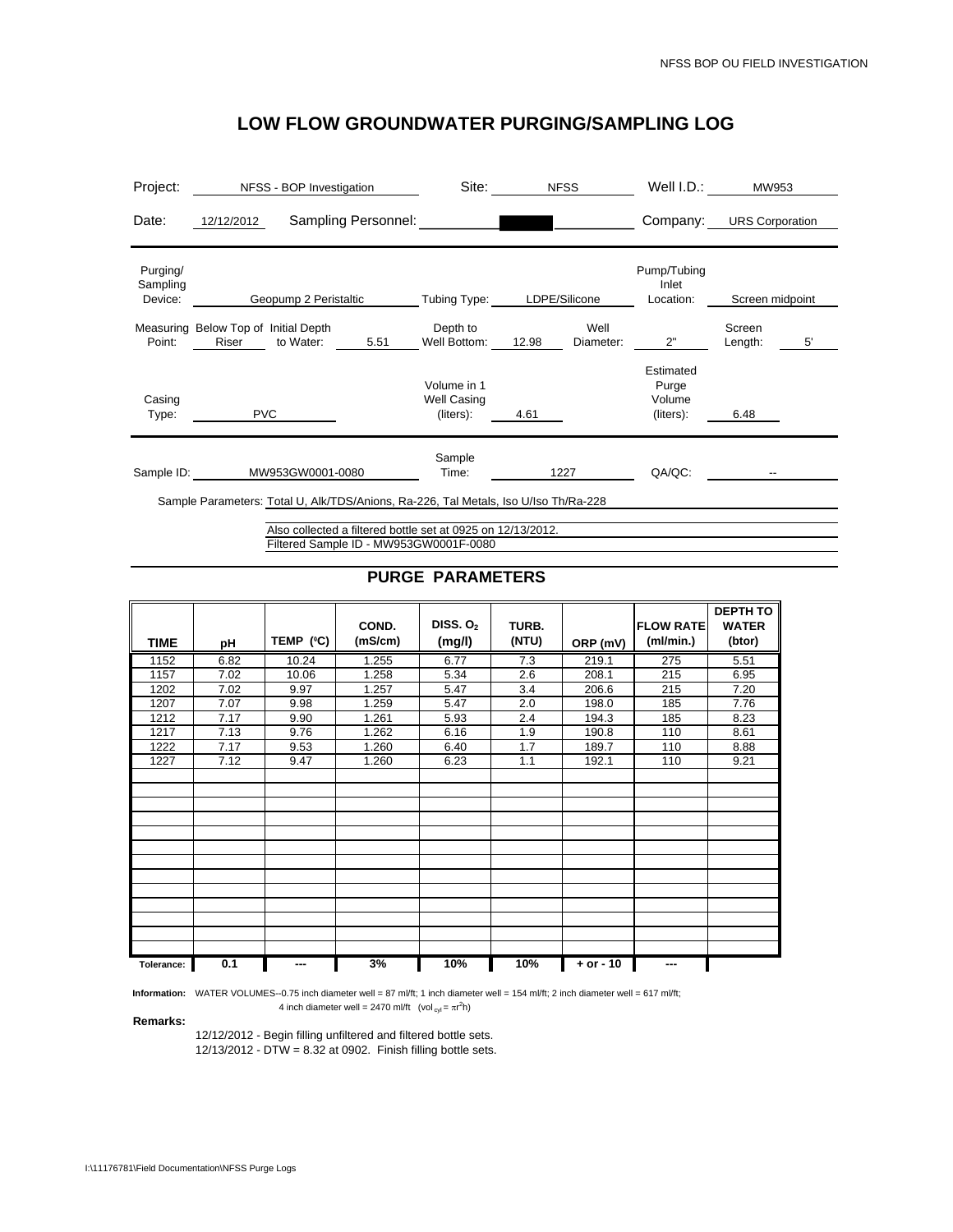| Project:                        | NFSS - BOP Investigation                                                                                                                           | Site:                                          | <b>NFSS</b>   |                   | Well I.D.:                                | MW952                  |    |
|---------------------------------|----------------------------------------------------------------------------------------------------------------------------------------------------|------------------------------------------------|---------------|-------------------|-------------------------------------------|------------------------|----|
| Date:                           | Sampling Personnel:<br>12/12/2012                                                                                                                  |                                                |               |                   | Company:                                  | <b>URS Corporation</b> |    |
| Purging/<br>Sampling<br>Device: | Geopump 2 Peristaltic                                                                                                                              | Tubing Type:                                   | LDPE/Silicone |                   | Pump/Tubing<br>Inlet<br>Location:         | Screen midpoint        |    |
| Point:                          | Measuring Below Top of Initial Depth<br>to Water:<br>4.11<br>Riser                                                                                 | Depth to<br>Well Bottom:                       | 12.35         | Well<br>Diameter: | 2"                                        | Screen<br>Length:      | 5' |
| Casing<br>Type:                 | <b>PVC</b>                                                                                                                                         | Volume in 1<br><b>Well Casing</b><br>(liters): | 5.08          |                   | Estimated<br>Purge<br>Volume<br>(liters): | 6.43                   |    |
| Sample ID:<br>MW952GW0001-0079  |                                                                                                                                                    | Sample<br>Time:                                | 1045          |                   | QA/QC:                                    |                        |    |
|                                 | Sample Parameters: Total U, Alk/TDS/Anions, Ra-226, Tal Metals, Iso U/Iso Th/Ra-228<br>Also collected a filtered bottle set at 0940 on 12/14/2012. |                                                |               |                   |                                           |                        |    |

Filtered Sample ID - MW952GW0001F-0079

#### **PURGE PARAMETERS**

| <b>TIME</b> | рH   | TEMP (°C) | COND.<br>(mS/cm) | DISS. $O2$<br>(mg/l) | TURB.<br>(NTU) | ORP (mV)      | <b>FLOW RATE</b><br>(ml/min.) | <b>DEPTH TO</b><br><b>WATER</b><br>(btor) |
|-------------|------|-----------|------------------|----------------------|----------------|---------------|-------------------------------|-------------------------------------------|
| 1000        | 7.46 | 9.82      | 1.240            | 12.02                | 1.1            | 166.4         | 185                           | 4.11                                      |
| 1005        | 6.66 | 9.93      | 1.242            | 10.53                | 0.6            | 206.0         | 150                           | 6.23                                      |
| 1010        | 6.87 | 9.99      | 1.246            | 10.20                | 0.5            | 198.5         | 150                           | 7.38                                      |
| 1015        | 7.00 | 9.67      | 1.234            | 9.86                 | 0.4            | 194.1         | 150                           | 7.68                                      |
| 1020        | 6.90 | 9.75      | 1.248            | 9.91                 | 0.5            | 200.1         | 150                           | 8.20                                      |
| 1025        | 7.03 | 9.96      | 1.256            | 10.10                | 0.5            | 195.3         | 150                           | 8.51                                      |
| 1030        | 7.03 | 10.19     | 1.257            | 10.06                | 0.4            | 194.6         | 150                           | 8.88                                      |
| 1035        | 7.11 | 10.21     | 1.270            | 9.56                 | 0.4            | 193.9         | 100                           | 9.19                                      |
| 1040        | 7.13 | 10.03     | 1.265            | 10.08                | 0.4            | 194.7         | 100                           | 9.45                                      |
| 1045        | 7.14 | 10.19     | 1.270            | 9.79                 | 0.4            | 194.9         | 100                           | 9.67                                      |
|             |      |           |                  |                      |                |               |                               |                                           |
|             |      |           |                  |                      |                |               |                               |                                           |
|             |      |           |                  |                      |                |               |                               |                                           |
|             |      |           |                  |                      |                |               |                               |                                           |
|             |      |           |                  |                      |                |               |                               |                                           |
|             |      |           |                  |                      |                |               |                               |                                           |
|             |      |           |                  |                      |                |               |                               |                                           |
|             |      |           |                  |                      |                |               |                               |                                           |
|             |      |           |                  |                      |                |               |                               |                                           |
|             |      |           |                  |                      |                |               |                               |                                           |
|             |      |           |                  |                      |                |               |                               |                                           |
| Tolerance:  | 0.1  | ---       | 3%               | 10%                  | 10%            | $+$ or $-$ 10 | ---                           |                                           |

**Information:** WATER VOLUMES--0.75 inch diameter well = 87 ml/ft; 1 inch diameter well = 154 ml/ft; 2 inch diameter well = 617 ml/ft;

4 inch diameter well = 2470 ml/ft (vol<sub>cyl</sub> =  $\pi r^2 h$ )

**Remarks:** 

12/12/2012 - Begin to fill unfiltered bottle set. Dry after ~5 L. 12/13/2012 - DTW = 10.76 at 0840. Finished filling unfiltered bottle set. 12/14/2012 - DTW = 10.45 at 0930. Begin to fill filtered bottle set. Recovered 2.25 L. 12/15/2012 - DTW = 10.35 at 1010. Recovered ~2.75 L (Total ~5 L). 12/17/2012 - DTW = 8.94 at 0950. Finished filling filtered bottle set.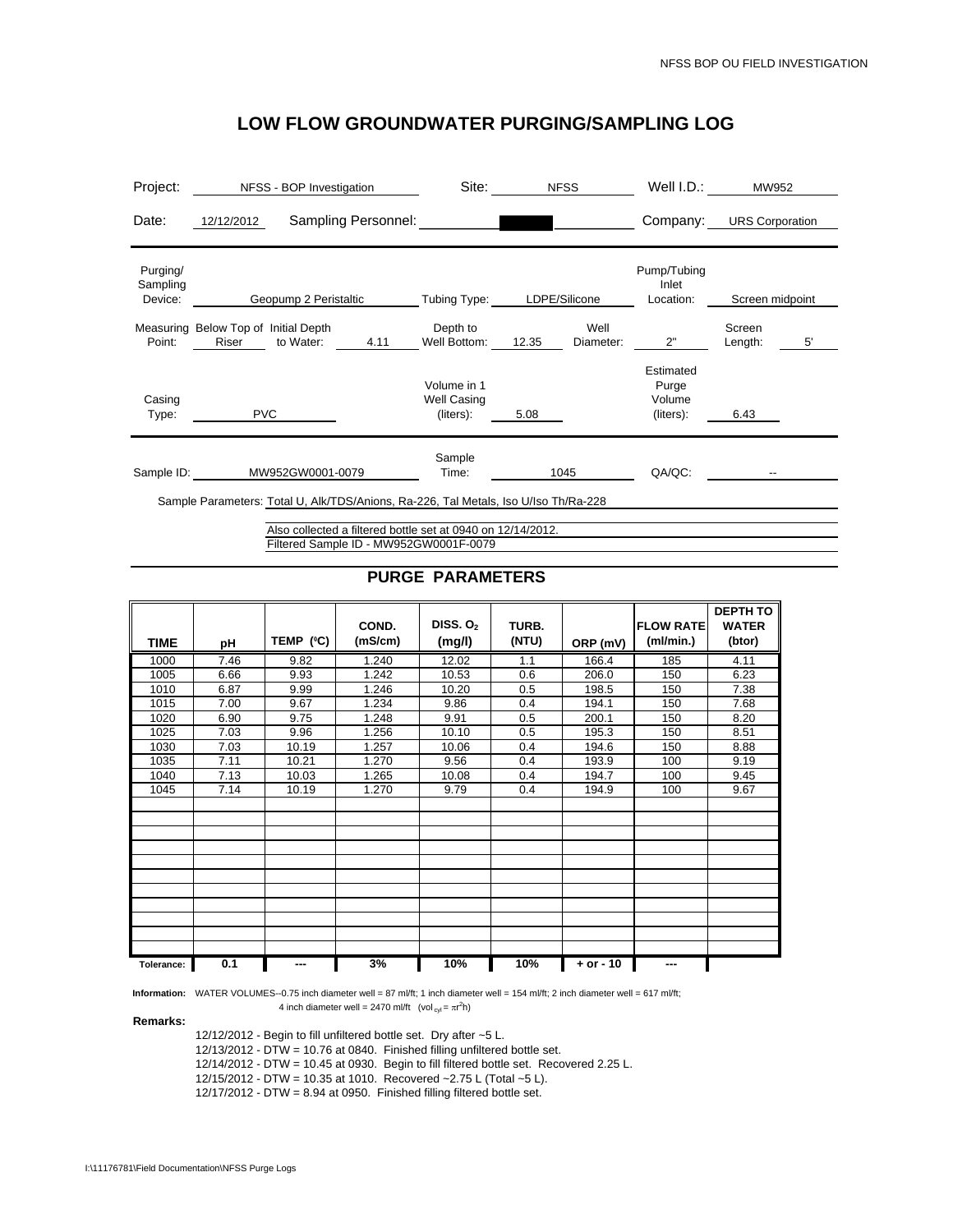| Project:                        | NFSS - BOP Investigation                                                                                | Site:                                          | <b>NFSS</b>                | Well I.D.:                                | MW954                   |
|---------------------------------|---------------------------------------------------------------------------------------------------------|------------------------------------------------|----------------------------|-------------------------------------------|-------------------------|
| Date:                           | Sampling Personnel:<br>12/12/2012                                                                       |                                                |                            | Company:                                  | <b>URS Corporation</b>  |
| Purging/<br>Sampling<br>Device: | Geopump 2 Peristaltic                                                                                   | Tubing Type:                                   | LDPE/Silicone              | Pump/Tubing<br>Inlet<br>Location:         | Bottom of Screen        |
| Point:                          | Measuring Below Top of Initial Depth<br>to Water:<br>Riser<br>10.31                                     | Depth to<br>Well Bottom:                       | Well<br>13.17<br>Diameter: | 2"                                        | Screen<br>5'<br>Length: |
| Casing<br>Type:                 | <b>PVC</b>                                                                                              | Volume in 1<br><b>Well Casing</b><br>(liters): | 1.76                       | Estimated<br>Purge<br>Volume<br>(liters): | 3.88                    |
| Sample ID:                      | MW954GW0001-0082<br>Sample Parameters: Total U, Alk/TDS/Anions, Ra-226, Tal Metals, Iso U/Iso Th/Ra-228 | Sample<br>Time:                                | 0958 (12/14/2012)          | QA/QC:                                    |                         |
|                                 |                                                                                                         |                                                |                            |                                           |                         |

#### **PURGE PARAMETERS**

| <b>TIME</b> | рH   | TEMP (°C) | COND.<br>(mS/cm) | DISS. $O2$<br>(mg/l) | TURB.<br>(NTU) | ORP (mV)      | <b>FLOW RATE</b><br>(ml/min.) | <b>DEPTH TO</b><br><b>WATER</b><br>(btor) |
|-------------|------|-----------|------------------|----------------------|----------------|---------------|-------------------------------|-------------------------------------------|
| 1411        | 7.44 | 11.25     | 1.504            | 9.43                 | 20.4           | 194.0         | 250                           | 10.31                                     |
| 1416        | 7.35 | 11.54     | 1.533            | 7.78                 | 7.6            | 191.9         | 175                           | 11.34                                     |
| 1421        | 7.36 | 11.35     | 1.545            | 8.49                 | 8.8            | 191.2         | 175                           | 11.78                                     |
| 1426        | 7.33 | 11.49     | 1.552            | 7.92                 | 33.3           | 188.8         | 175                           | 12.23                                     |
| 1431        | 7.27 | 11.48     | 1.556            | 7.91                 | 78.7           | 183.6         | 175                           | Dry                                       |
|             |      |           |                  |                      |                |               |                               |                                           |
|             |      |           |                  |                      |                |               |                               |                                           |
|             |      |           |                  |                      |                |               |                               |                                           |
|             |      |           |                  |                      |                |               |                               |                                           |
|             |      |           |                  |                      |                |               |                               |                                           |
|             |      |           |                  |                      |                |               |                               |                                           |
|             |      |           |                  |                      |                |               |                               |                                           |
|             |      |           |                  |                      |                |               |                               |                                           |
|             |      |           |                  |                      |                |               |                               |                                           |
|             |      |           |                  |                      |                |               |                               |                                           |
|             |      |           |                  |                      |                |               |                               |                                           |
|             |      |           |                  |                      |                |               |                               |                                           |
|             |      |           |                  |                      |                |               |                               |                                           |
|             |      |           |                  |                      |                |               |                               |                                           |
|             |      |           |                  |                      |                |               |                               |                                           |
| Tolerance:  | 0.1  | ---       | 3%               | 10%                  | 10%            | $+$ or $-$ 10 | $- - -$                       |                                           |

**Information:** WATER VOLUMES--0.75 inch diameter well = 87 ml/ft; 1 inch diameter well = 154 ml/ft; 2 inch diameter well = 617 ml/ft;

4 inch diameter well = 2470 ml/ft (vol<sub>cyl</sub> =  $\pi r^2 h$ )

**Remarks:** 

Well purged dry at 1431. Well allowed to recharge overnight.

12/13/2012 - DTW = 12.30 at 0930. DTW = 12.20 at 1445.

12/14/2012 - DTW = 11.88 at 0958. Begin filling bottle set. Recovered ~1.2 L.

12/15/2012 - DTW = 12.26. Recovered ~0.8 L (Total ~2 L).

12/17/2012 - DTW = 11.93 at 1000. Recovered ~1.2 L (Total ~3.2 L).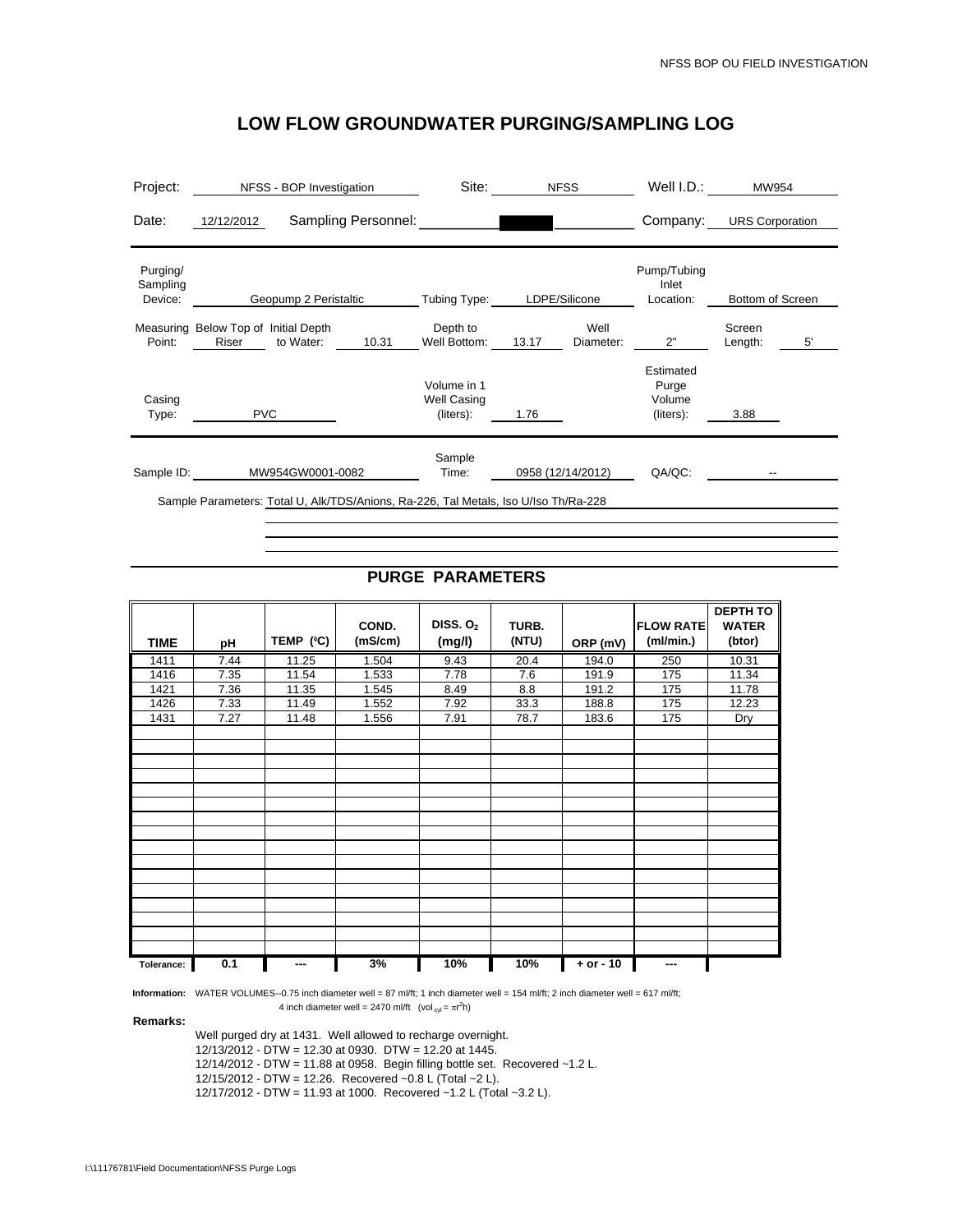|            |           |                                                    | Site:                                                                 |                                                                                                        |                   | Well I.D.:                                                                                                                  | MW955             |                          |
|------------|-----------|----------------------------------------------------|-----------------------------------------------------------------------|--------------------------------------------------------------------------------------------------------|-------------------|-----------------------------------------------------------------------------------------------------------------------------|-------------------|--------------------------|
| 12/13/2012 |           |                                                    |                                                                       |                                                                                                        |                   |                                                                                                                             |                   |                          |
|            |           |                                                    | Tubing Type:                                                          |                                                                                                        |                   | Pump/Tubing<br>Inlet<br>Location:                                                                                           | Screen midpoint   |                          |
| Riser      | to Water: | 4.42                                               | Depth to<br>Well Bottom:                                              | 18.30                                                                                                  | Well<br>Diameter: | 2"                                                                                                                          | Screen<br>Length: | $5^{\circ}$              |
|            |           |                                                    | Volume in 1<br>Well Casing<br>(liters):                               | 8.56                                                                                                   |                   | Estimated<br>Purge<br>Volume<br>(liters):                                                                                   | 8.83              |                          |
| Sample ID: |           |                                                    | Sample<br>Time:                                                       |                                                                                                        |                   | QA/QC:                                                                                                                      |                   |                          |
|            |           |                                                    |                                                                       |                                                                                                        |                   |                                                                                                                             |                   |                          |
|            |           | Measuring Below Top of Initial Depth<br><b>PVC</b> | NFSS - BOP Investigation<br>Geopump 2 Peristaltic<br>MW955GW0001-0081 | Sampling Personnel:<br>Also collected a filtered bottle set.<br>Filtered Sample ID - MW955GW0001F-0081 |                   | <b>NFSS</b><br>LDPE/Silicone<br>1143<br>Sample Parameters: Total U, Alk/TDS/Anions, Ra-226, Tal Metals, Iso U/Iso Th/Ra-228 |                   | Company: URS Corporation |

#### **PURGE PARAMETERS**

| <b>TIME</b> | рH   | TEMP (°C) | COND.<br>(mS/cm) | DISS. $O2$<br>(mg/l) | TURB.<br>(NTU) | ORP (mV)  | <b>IFLOW RATE</b><br>(ml/min.) | <b>DEPTH TO</b><br><b>WATER</b><br>(btor) |
|-------------|------|-----------|------------------|----------------------|----------------|-----------|--------------------------------|-------------------------------------------|
| 1038        | 7.36 | 11.03     | 1.364            | 9.72                 | 12.0           | 173.5     | 240                            | 4.42                                      |
| 1043        | 7.25 | 11.02     | 1.355            | 8.26                 | 1.7            | 169.7     | 195                            | 6.82                                      |
| 1048        | 7.28 | 10.95     | 1.350            | 8.23                 | 0.5            | 167.7     | 170                            | 7.48                                      |
| 1053        | 7.29 | 10.69     | 1.337            | 8.22                 | 0.7            | 166.0     | 170                            | 8.40                                      |
| 1058        | 7.22 | 10.30     | 1.327            | 8.48                 | 2.3            | 170.0     | 110                            | 8.65                                      |
| 1103        | 7.20 | 10.92     | 1.311            | 8.45                 | 3.2            | 169.9     | 110                            | 8.92                                      |
| 1108        | 7.22 | 10.21     | 1.320            | 8.38                 | 3.9            | 168.7     | 110                            | 9.14                                      |
| 1113        | 7.24 | 10.34     | 1.324            | 8.30                 | 4.9            | 167.3     | 110                            | 9.34                                      |
| 1118        | 7.30 | 10.46     | 1.331            | 8.48                 | 4.1            | 167.8     | 110                            | 9.72                                      |
| 1123        | 7.28 | 10.67     | 1.341            | 8.52                 | 4.1            | 177.2     | 110                            | 9.99                                      |
| 1128        | 7.31 | 10.82     | 1.352            | 8.54                 | 4.1            | 183.2     | 110                            | 10.36                                     |
| 1133        | 7.32 | 11.32     | 1.372            | 8.46                 | 3.4            | 170.7     | 110                            | 10.64                                     |
| 1138        | 7.30 | 11.34     | 1.377            | 8.50                 | 5.0            | 170.4     | 110                            | 10.83                                     |
| 1143        | 7.27 | 11.21     | 1.373            | 8.56                 | 4.8            | 171.9     | 110                            | 11.08                                     |
|             |      |           |                  |                      |                |           |                                |                                           |
|             |      |           |                  |                      |                |           |                                |                                           |
|             |      |           |                  |                      |                |           |                                |                                           |
|             |      |           |                  |                      |                |           |                                |                                           |
|             |      |           |                  |                      |                |           |                                |                                           |
|             |      |           |                  |                      |                |           |                                |                                           |
|             |      |           |                  |                      |                |           |                                |                                           |
| Tolerance:  | 0.1  | ---       | 3%               | 10%                  | 10%            | + or - 10 | ---                            |                                           |

**Information:** WATER VOLUMES--0.75 inch diameter well = 87 ml/ft; 1 inch diameter well = 154 ml/ft; 2 inch diameter well = 617 ml/ft;

4 inch diameter well = 2470 ml/ft (vol<sub>cyl</sub> =  $\pi r^2 h$ )

**Remarks:** 

12/13/2012 - Begin filling unfiltered and filtered bottle sets.

12/14/2012 - DTW = 12.58 at 0915. Finish filling bottle sets.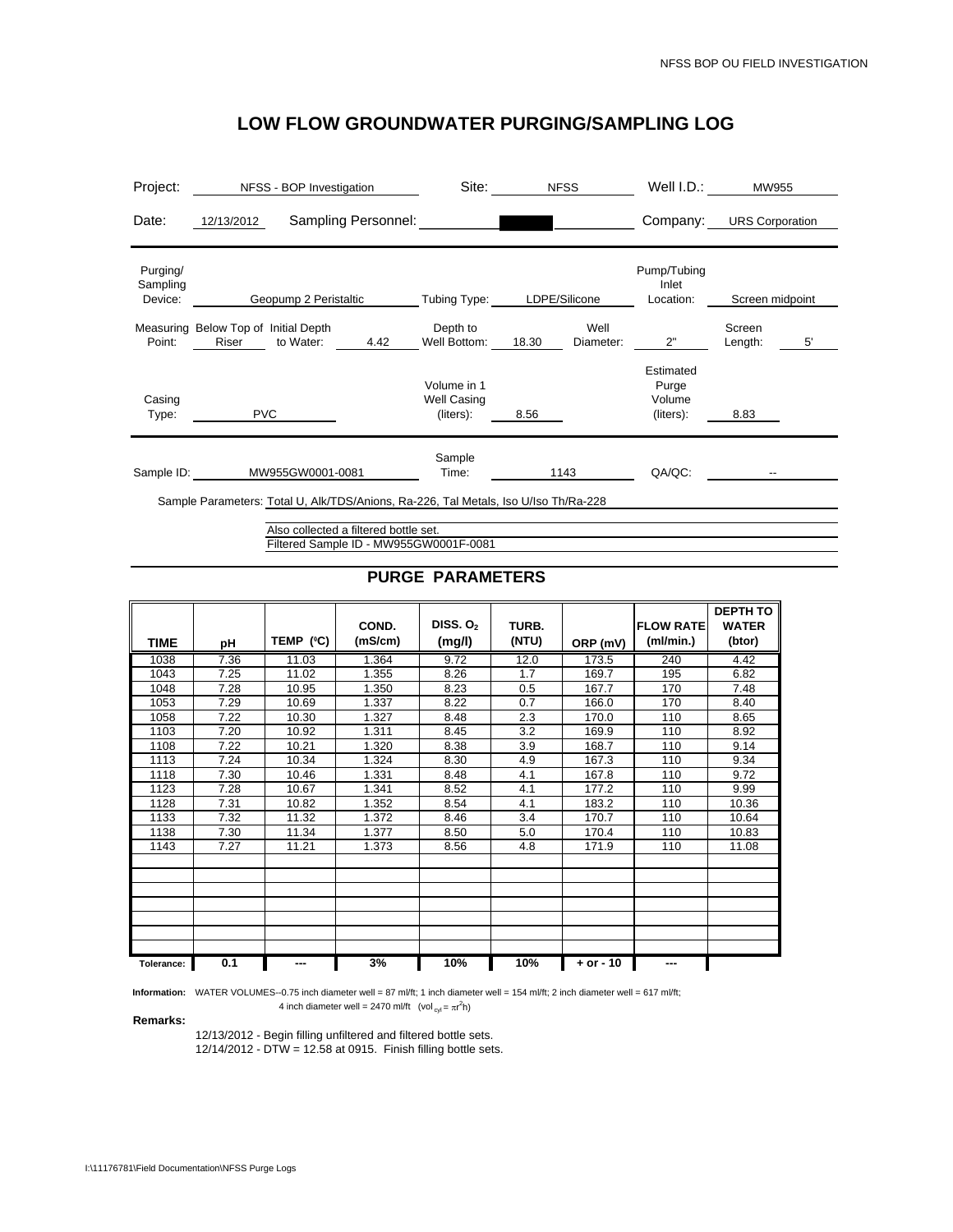| Project:                        |                                               | NFSS - BOP Investigation                                                                                                                                               |                     | Site:                                          |       | <b>NFSS</b>       | Well I.D.:                                | MW956             |     |
|---------------------------------|-----------------------------------------------|------------------------------------------------------------------------------------------------------------------------------------------------------------------------|---------------------|------------------------------------------------|-------|-------------------|-------------------------------------------|-------------------|-----|
| Date:                           | 12/11/2012                                    |                                                                                                                                                                        | Sampling Personnel: |                                                |       |                   | Company: URS Corporation                  |                   |     |
| Purging/<br>Sampling<br>Device: |                                               | Geopump 2 Peristaltic                                                                                                                                                  |                     | Tubing Type:                                   |       | LDPE/Silicone     | Pump/Tubing<br>Inlet<br>Location:         | Top of Screen     |     |
| Point:                          | Measuring Below Top of Initial Depth<br>Riser | to Water:                                                                                                                                                              | 9.25                | Depth to<br>Well Bottom:                       | 22.88 | Well<br>Diameter: | 2"                                        | Screen<br>Length: | 10' |
| Casing<br>Type:                 |                                               | <b>PVC</b>                                                                                                                                                             |                     | Volume in 1<br><b>Well Casing</b><br>(liters): | 8.41  |                   | Estimated<br>Purge<br>Volume<br>(liters): | 8.53              |     |
| Sample ID:                      |                                               | MW956GW0001-0076                                                                                                                                                       |                     | Sample<br>Time:                                |       | 1030              | QA/QC:                                    |                   |     |
|                                 |                                               | Sample Parameters: Total U, Alk/TDS/Anions, Ra-226, Tal Metals, Iso U/Iso Th/Ra-228<br>Also collected a filtered bottle set.<br>Filtered Sample ID - MW956GW0001F-0076 |                     |                                                |       |                   |                                           |                   |     |

### **PURGE PARAMETERS**

| <b>TIME</b> | рH   | TEMP (°C) | COND.<br>(mS/cm) | DISS. $O2$<br>(mg/l) | TURB.<br>(NTU)   | ORP (mV)    | <b>FLOW RATE</b><br>(ml/min.) | <b>DEPTH TO</b><br><b>WATER</b><br>(btor) |
|-------------|------|-----------|------------------|----------------------|------------------|-------------|-------------------------------|-------------------------------------------|
| 0950        | 7.41 | 10.20     | 1.462            | 7.90                 | $\overline{3.9}$ | 147.4       | 225                           | 9.25                                      |
| 0955        | 6.78 | 10.35     | 1.452            | 3.89                 | 2.9              | 173.3       | 215                           | 9.95                                      |
| 1000        | 6.81 | 10.29     | 1.440            | 3.62                 | 3.6              | 172.3       | 215                           | 12.02                                     |
| 1005        | 6.90 | 10.17     | 1.430            | 3.50                 | 2.9              | 170.0       | 210                           | 13.10                                     |
| 1010        | 6.98 | 10.38     | 1.428            | 3.53                 | 2.1              | 165.6       | 210                           | 13.65                                     |
| 1015        | 7.03 | 10.13     | 1.418            | 3.69                 | 1.5              | 164.9       | 210                           | 14.23                                     |
| 1020        | 7.06 | 10.01     | 1.418            | 4.02                 | 1.4              | 164.7       | 210                           | 14.53                                     |
| 1025        | 7.06 | 10.16     | 1.428            | 3.92                 | 0.5              | 164.0       | 210                           | 14.90                                     |
| 1030        | 7.07 | 10.64     | 1.457            | 4.06                 | 0.6              | 160.6       | 210                           | 15.40                                     |
|             |      |           |                  |                      |                  |             |                               |                                           |
|             |      |           |                  |                      |                  |             |                               |                                           |
|             |      |           |                  |                      |                  |             |                               |                                           |
|             |      |           |                  |                      |                  |             |                               |                                           |
|             |      |           |                  |                      |                  |             |                               |                                           |
|             |      |           |                  |                      |                  |             |                               |                                           |
|             |      |           |                  |                      |                  |             |                               |                                           |
|             |      |           |                  |                      |                  |             |                               |                                           |
| Tolerance:  | 0.1  | ---       | 3%               | 10%                  | 10%              | $+ or - 10$ | ---                           |                                           |

Information: WATER VOLUMES--0.75 inch diameter well = 87 ml/ft; 1 inch diameter well = 154 ml/ft; 2 inch diameter well = 617 ml/ft;

**Remarks:**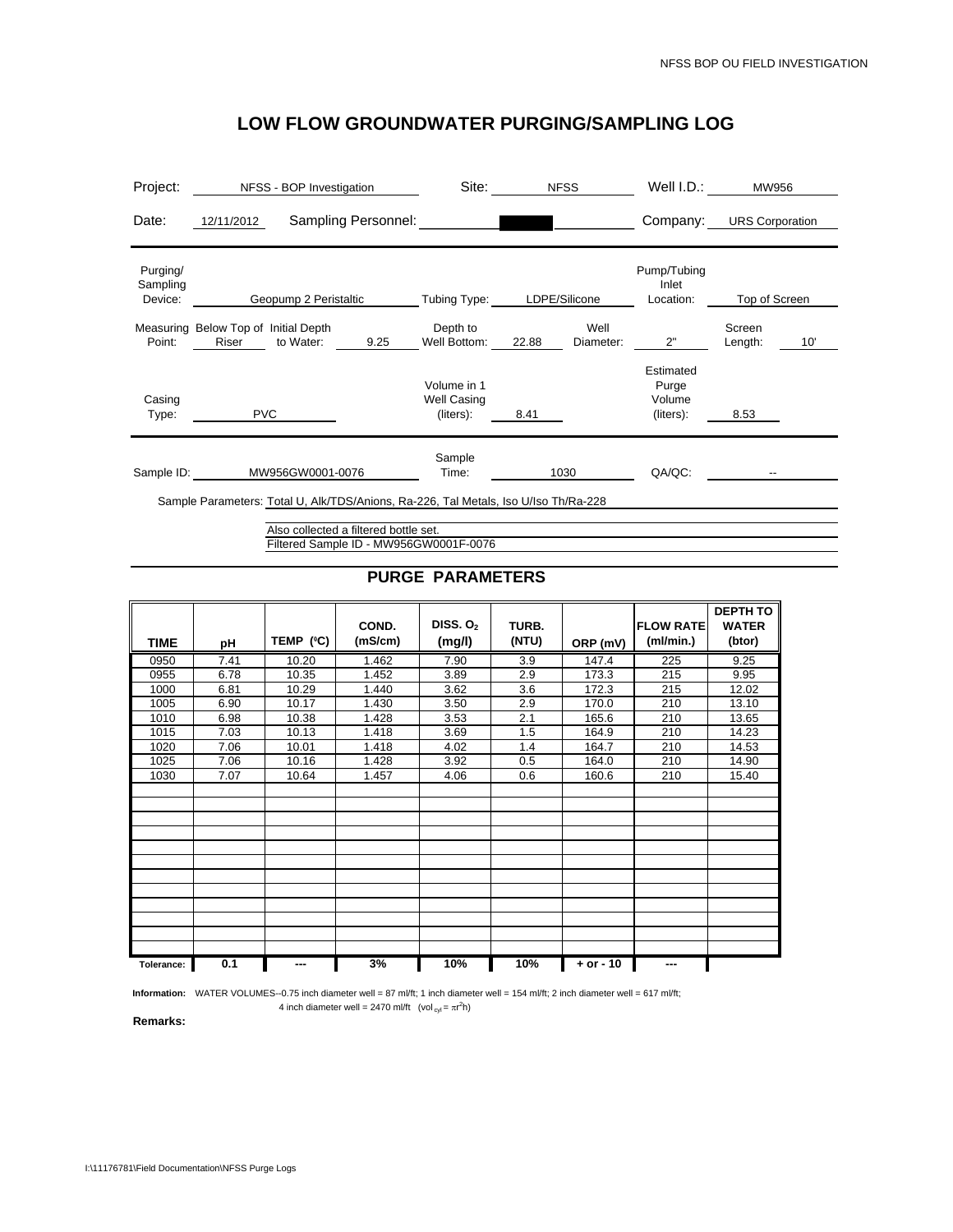| Project:                        | NFSS - BOP Investigation                                                                                                                                               | Site:                                   | <b>NFSS</b>   | Well I.D.:                                | MW957                    |     |
|---------------------------------|------------------------------------------------------------------------------------------------------------------------------------------------------------------------|-----------------------------------------|---------------|-------------------------------------------|--------------------------|-----|
| Date:                           | Sampling Personnel:<br>12/11/2012                                                                                                                                      |                                         |               |                                           | Company: URS Corporation |     |
| Purging/<br>Sampling<br>Device: | Geopump 2 Peristaltic                                                                                                                                                  | Tubing Type:                            | LDPE/Silicone | Pump/Tubing<br>Inlet<br>Location:         | Screen midpoint          |     |
| Point:                          | Measuring Below Top of Initial Depth<br>Riser to Water:<br>8.10                                                                                                        | Depth to<br>Well Bottom:                | 17.98         | Well<br>2"<br>Diameter:                   | Screen<br>Length:        | 10' |
| Casing<br>Type:                 | <b>PVC</b>                                                                                                                                                             | Volume in 1<br>Well Casing<br>(liters): | 6.10          | Estimated<br>Purge<br>Volume<br>(liters): | 7.63                     |     |
|                                 | Sample ID: MW957GW0001-0077                                                                                                                                            | Sample<br>Time:                         | 1246          | QA/QC:                                    |                          |     |
|                                 | Sample Parameters: Total U, Alk/TDS/Anions, Ra-226, Tal Metals, Iso U/Iso Th/Ra-228<br>Also collected a filtered bottle set.<br>Filtered Sample ID - MW957GW0001F-0077 |                                         |               |                                           |                          |     |

#### **PURGE PARAMETERS**

| <b>TIME</b> | рH   | TEMP (°C) | COND.<br>(mS/cm) | DISS. $O2$<br>(mg/l) | TURB.<br>(NTU) | ORP (mV)    | <b>FLOW RATE</b><br>(ml/min.) | <b>DEPTH TO</b><br><b>WATER</b><br>(btor) |
|-------------|------|-----------|------------------|----------------------|----------------|-------------|-------------------------------|-------------------------------------------|
| 1206        | 7.09 | 10.35     | 1.966            | 11.12                | 28.2           | 177.1       | 230                           | 8.10                                      |
| 1211        | 6.98 | 11.22     | 2.105            | 8.06                 | 12.9           | 180.9       | 230                           | 9.24                                      |
| 1216        | 6.96 | 11.18     | 2.130            | 7.76                 | 11.3           | 186.2       | 205                           | 9.77                                      |
| 1221        | 6.97 | 11.23     | 2.134            | 7.75                 | 8.9            | 187.3       | 205                           | 10.05                                     |
| 1226        | 6.97 | 11.23     | 2.133            | 7.67                 | 7.4            | 188.0       | 205                           | 10.40                                     |
| 1231        | 6.96 | 10.79     | 2.107            | 7.85                 | 12.1           | 189.8       | 150                           | 10.83                                     |
| 1236        | 6.94 | 10.13     | 2.062            | 7.43                 | 16.0           | 190.8       | 150                           | 11.18                                     |
| 1241        | 6.94 | 10.37     | 2.074            | 6.92                 | 18.7           | 181.5       | 150                           | 11.42                                     |
| 1246        | 6.90 | 10.14     | 2.068            | 6.90                 | 19.1           | 192.3       | 150                           | 11.66                                     |
|             |      |           |                  |                      |                |             |                               |                                           |
|             |      |           |                  |                      |                |             |                               |                                           |
|             |      |           |                  |                      |                |             |                               |                                           |
|             |      |           |                  |                      |                |             |                               |                                           |
|             |      |           |                  |                      |                |             |                               |                                           |
|             |      |           |                  |                      |                |             |                               |                                           |
|             |      |           |                  |                      |                |             |                               |                                           |
|             |      |           |                  |                      |                |             |                               |                                           |
|             |      |           |                  |                      |                |             |                               |                                           |
|             |      |           |                  |                      |                |             |                               |                                           |
|             |      |           |                  |                      |                |             |                               |                                           |
|             |      |           |                  |                      |                |             |                               |                                           |
| Tolerance:  | 0.1  | ---       | 3%               | 10%                  | 10%            | $+ or - 10$ | ---                           |                                           |

Information: WATER VOLUMES--0.75 inch diameter well = 87 ml/ft; 1 inch diameter well = 154 ml/ft; 2 inch diameter well = 617 ml/ft;

**Remarks:**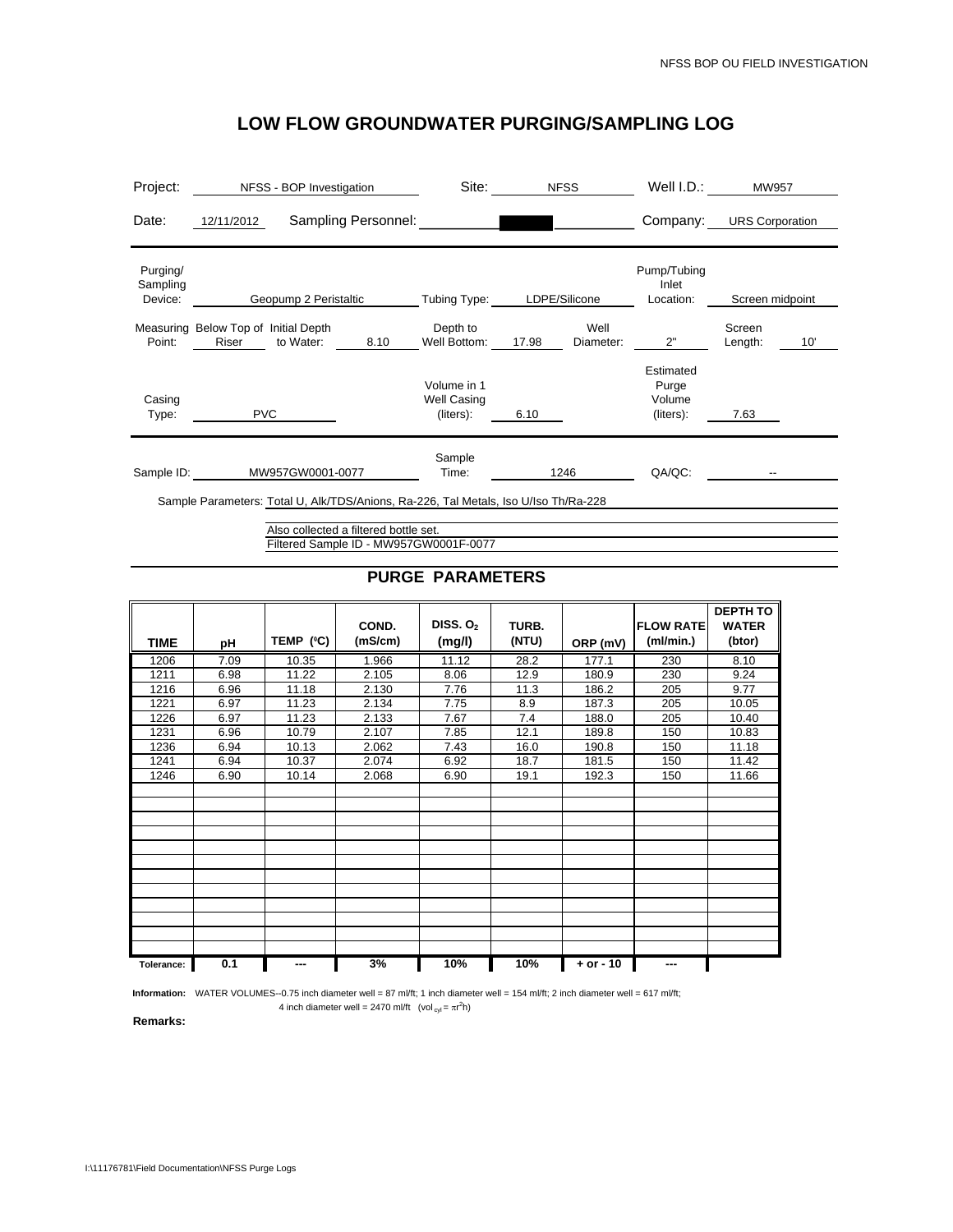| Project:                        | NFSS - BOP Investigation                                                            | Site:                                          | <b>NFSS</b>                | Well I.D.:                                | MW958                   |
|---------------------------------|-------------------------------------------------------------------------------------|------------------------------------------------|----------------------------|-------------------------------------------|-------------------------|
| Date:                           | Sampling Personnel:<br>12/11/2012                                                   |                                                |                            | Company:                                  | <b>URS Corporation</b>  |
| Purging/<br>Sampling<br>Device: | Geopump 2 Peristaltic                                                               | Tubing Type:                                   | LDPE/Silicone              | Pump/Tubing<br>Inlet<br>Location:         | Screen midpoint         |
| Point:                          | Measuring Below Top of Initial Depth<br>to Water:<br>12.06<br>Riser                 | Depth to<br>Well Bottom:                       | Well<br>13.09<br>Diameter: | 2"                                        | Screen<br>5'<br>Length: |
| Casing<br>Type:                 | <b>PVC</b>                                                                          | Volume in 1<br><b>Well Casing</b><br>(liters): | 0.64                       | Estimated<br>Purge<br>Volume<br>(liters): | 0.84                    |
| Sample ID:                      | MW958GW001-0078                                                                     | Sample<br>Time:                                | 0932 (12/12/2012)          | QA/QC:                                    |                         |
|                                 | Sample Parameters: Total U, Alk/TDS/Anions, Ra-226, Tal Metals, Iso U/Iso Th/Ra-228 |                                                |                            |                                           |                         |

#### **PURGE PARAMETERS**

| <b>TIME</b> | pH   | TEMP (°C) | COND.<br>(mS/cm) | DISS. $O2$<br>(mg/l) | TURB.<br>(NTU) | ORP (mV)    | <b>FLOW RATE</b><br>(ml/min.) | DEPTH TO<br><b>WATER</b><br>(btor) |
|-------------|------|-----------|------------------|----------------------|----------------|-------------|-------------------------------|------------------------------------|
| 1600        | 7.35 | 10.86     | 1.099            | 5.80                 | 11.4           | 187.7       | 210                           | 12.06                              |
| 1603        | 7.28 | 10.98     | 1.090            | 3.65                 | 3.2            | 185.8       | 210                           | 12.75                              |
|             |      |           |                  |                      |                |             |                               |                                    |
|             |      |           |                  |                      |                |             |                               |                                    |
|             |      |           |                  |                      |                |             |                               |                                    |
|             |      |           |                  |                      |                |             |                               |                                    |
|             |      |           |                  |                      |                |             |                               |                                    |
|             |      |           |                  |                      |                |             |                               |                                    |
|             |      |           |                  |                      |                |             |                               |                                    |
|             |      |           |                  |                      |                |             |                               |                                    |
|             |      |           |                  |                      |                |             |                               |                                    |
|             |      |           |                  |                      |                |             |                               |                                    |
|             |      |           |                  |                      |                |             |                               |                                    |
|             |      |           |                  |                      |                |             |                               |                                    |
|             |      |           |                  |                      |                |             |                               |                                    |
|             |      |           |                  |                      |                |             |                               |                                    |
|             |      |           |                  |                      |                |             |                               |                                    |
|             |      |           |                  |                      |                |             |                               |                                    |
|             |      |           |                  |                      |                |             |                               |                                    |
|             |      |           |                  |                      |                |             |                               |                                    |
| Tolerance:  | 0.1  | ---       | 3%               | 10%                  | 10%            | $+ or - 10$ | ---                           |                                    |

**Information:** WATER VOLUMES--0.75 inch diameter well = 87 ml/ft; 1 inch diameter well = 154 ml/ft; 2 inch diameter well = 617 ml/ft;

4 inch diameter well = 2470 ml/ft (vol<sub>cyl</sub> =  $\pi r^2 h$ )

**Remarks:** 

Well purged dry at 1604. Well allowed to recharge overnight. 12/12/2012 - DTW = 12.77 at 0932. Begin to fill bottle set. Dry after ~1/6 L. 12/13/2012 - DTW = 12.72 at 1020. Recovered ~1/6 L (Total ~1/3 L).

12/14/2012 - DTW = 12.73 at 1030. Recovered ~1/6 L (Total ~1/2 L). 12/15/2012 - DTW = 12.72 at 1045. Recovered ~1/4 L (Total ~3/4 L).

12/17/2012 - DTW = 12.30 at 1113. Recovered ~3/4 L (Total ~1.5 L).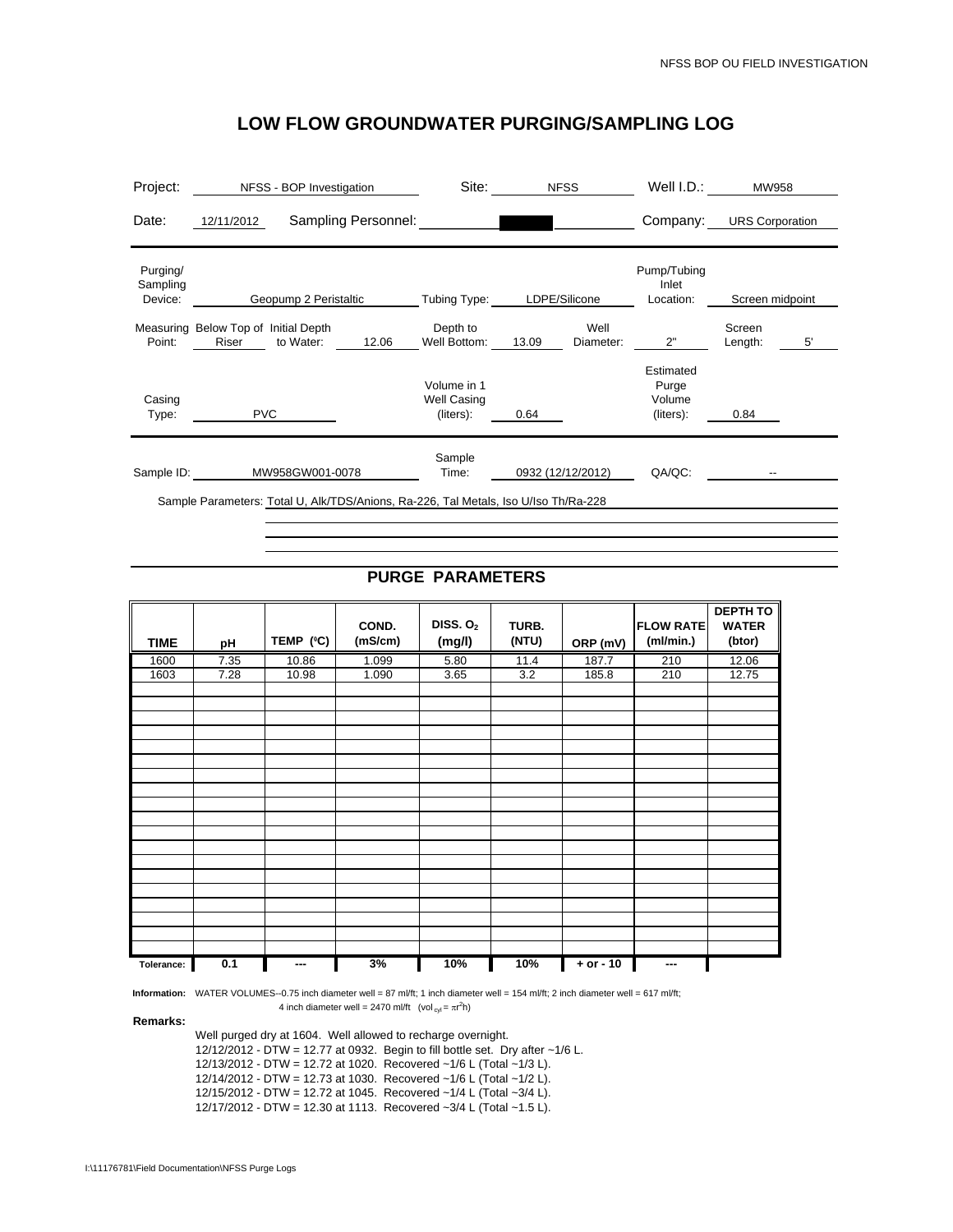| Project:                        |                                               | NFSS - BOP Investigation |                                       | Site:                                                                               |       | <b>NFSS</b>       | Well I.D.:                                | MW959                  |    |
|---------------------------------|-----------------------------------------------|--------------------------|---------------------------------------|-------------------------------------------------------------------------------------|-------|-------------------|-------------------------------------------|------------------------|----|
| Date:                           | 12/10/2012                                    |                          | Sampling Personnel:                   |                                                                                     |       |                   | Company:                                  | <b>URS Corporation</b> |    |
| Purging/<br>Sampling<br>Device: |                                               | Geopump 2 Peristaltic    |                                       | Tubing Type:                                                                        |       | LDPE/Silicone     | Pump/Tubing<br>Inlet<br>Location:         | Screen midpoint        |    |
|                                 |                                               |                          |                                       |                                                                                     |       |                   |                                           |                        |    |
| Point:                          | Measuring Below Top of Initial Depth<br>Riser | to Water:                | 7.67                                  | Depth to<br>Well Bottom:                                                            | 18.38 | Well<br>Diameter: | 2"                                        | Screen<br>Length:      | 5' |
| Casing<br>Type:                 |                                               | <b>PVC</b>               |                                       | Volume in 1<br><b>Well Casing</b><br>(liters):                                      | 6.61  |                   | Estimated<br>Purge<br>Volume<br>(liters): | 6.30                   |    |
|                                 |                                               |                          |                                       | Sample                                                                              |       |                   |                                           |                        |    |
| Sample ID:                      |                                               | MW959GW0001-0074         |                                       | Time:                                                                               |       | 1008              | QA/QC:                                    |                        |    |
|                                 |                                               |                          |                                       | Sample Parameters: Total U, Alk/TDS/Anions, Ra-226, Tal Metals, Iso U/Iso Th/Ra-228 |       |                   |                                           |                        |    |
|                                 |                                               |                          | Also collected a filtered bottle set. | Filtered Sample ID - MW959GW0001F-0074                                              |       |                   |                                           |                        |    |

#### **PURGE PARAMETERS**

| <b>TIME</b> | рH   | TEMP (°C) | COND.<br>(mS/cm) | DISS. $O2$<br>(mg/l) | TURB.<br>(NTU) | ORP (mV)    | <b>FLOW RATE</b><br>(ml/min.) | <b>DEPTH TO</b><br><b>WATER</b><br>(btor) |
|-------------|------|-----------|------------------|----------------------|----------------|-------------|-------------------------------|-------------------------------------------|
| 0918        | 6.64 | 11.53     | 1.584            | 6.53                 | 2.5            | 164.2       | 150                           | 7.67                                      |
| 0923        | 6.70 | 11.27     | 1.575            | 6.51                 | 2.1            | 161.7       | 150                           | 8.65                                      |
| 0928        | 6.74 | 10.98     | 1.563            | 6.36                 | 3.2            | 164.0       | 150                           | 9.01                                      |
| 0933        | 6.85 | 10.83     | 1.564            | 6.40                 | 2.5            | 162.0       | 150                           | 9.33                                      |
| 0938        | 6.84 | 10.47     | 1.561            | 6.46                 | 2.4            | 166.3       | 110                           | 9.85                                      |
| 0943        | 6.91 | 10.34     | 1.560            | 6.37                 | 2.3            | 165.8       | 110                           | 10.05                                     |
| 0948        | 6.96 | 10.32     | 1.562            | 6.36                 | 2.1            | 165.0       | 110                           | 10.32                                     |
| 0953        | 7.00 | 10.24     | 1.563            | 6.43                 | 1.5            | 164.9       | 110                           | 10.52                                     |
| 0958        | 7.00 | 10.19     | 1.562            | 6.32                 | 0.6            | 166.9       | 110                           | 10.70                                     |
| 1003        | 7.03 | 10.19     | 1.561            | 6.20                 | 0.4            | 167.4       | 110                           | 10.95                                     |
| 1008        | 7.04 | 10.22     | 1.561            | 6.05                 | 0.4            | 167.6       | 110                           | 11.15                                     |
|             |      |           |                  |                      |                |             |                               |                                           |
|             |      |           |                  |                      |                |             |                               |                                           |
|             |      |           |                  |                      |                |             |                               |                                           |
|             |      |           |                  |                      |                |             |                               |                                           |
|             |      |           |                  |                      |                |             |                               |                                           |
|             |      |           |                  |                      |                |             |                               |                                           |
|             |      |           |                  |                      |                |             |                               |                                           |
|             |      |           |                  |                      |                |             |                               |                                           |
|             |      |           |                  |                      |                |             |                               |                                           |
|             |      |           |                  |                      |                |             |                               |                                           |
| Tolerance:  | 0.1  | ---       | 3%               | 10%                  | 10%            | $+ or - 10$ | ---                           |                                           |

Information: WATER VOLUMES--0.75 inch diameter well = 87 ml/ft; 1 inch diameter well = 154 ml/ft; 2 inch diameter well = 617 ml/ft;

**Remarks:**